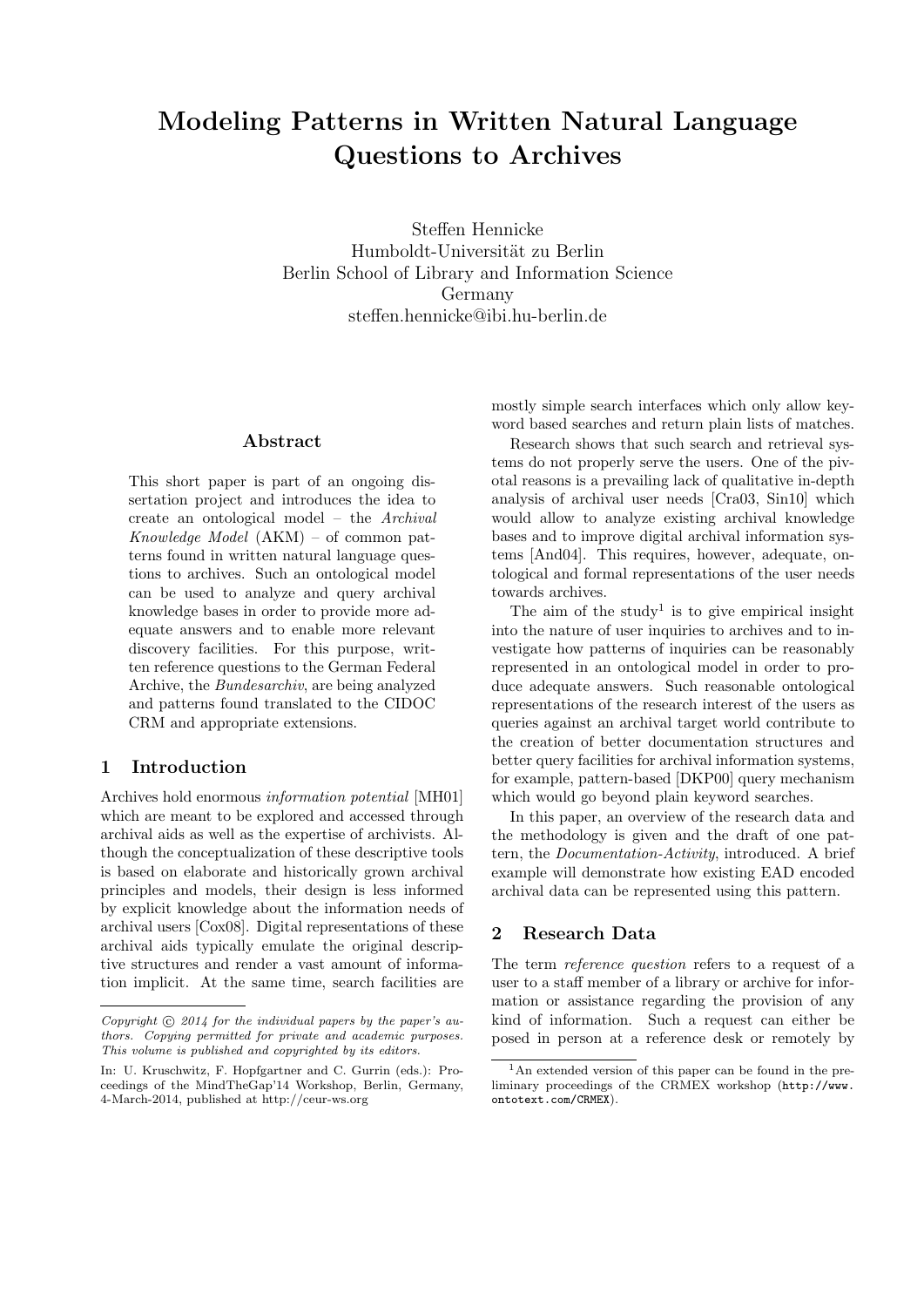phone, mail, or e-mail. In this study, only written reference questions by mail or e-mail are being analyzed.

Archival reference questions capture an important phase of research: Expressing and formulating the wanted information or research interest as explicitly as possible by providing contextual information for another person. This kind of empirical research data contains a largely unfiltered information need of the user in his own words [DJ01] which constitutes a significant advantage over other methods of data collection like interviews or observation in existing information systems through, for example, log files, both of which elicit data biased by the interviewee or the preconditions of the information system.

Research data has been collected from the Federal Archives of Germany, the *Bundesarchiv*.<sup>2</sup> As a state archive, the Federal Archives are responsible for the permanent preservation and accessibility of federal archival documents such as files, papers, cartographic records, pictures, posters, films, sound recordings and machine-readable data.

User files hold physical copies and print-outs of letters or e-mails sent to the Bundesarchiv. The user files and the inquiries analyzed share a general historical and topical horizon which is Contemporary German History, understood as the history of the 19th and 20th century. Altogether, 236 user files have been selected. From these 236 initially selected user files 100 were available of which 60 contained at least one explicit or implicit information request as part of an inquiry by e-mail or letter. From these 60 user files, 546 single questions have been manually extracted based on the methodology outlined in the next section.

## 3 Methodological Approach

Archival reference questions have been largely neglected as research data. The study of Duff and Johnson [DJ01] is one of the few which looks at the type and structure of user reference questions. The study focuses on the types of questions and the types of elements used to contextualize the wanted information. Here, Duff and Johnson adapt a methodology for analyzing library reference questions based on the work by Grogan [Gro92] and Jahoda and Braunagel [JB80].

However, Duff and Johnson mainly focus on the Aussageform of the inquiries from an mostly archival point of view: First, they categorize the inquiries according to the type of question, for example, materialfinding, fact-finding, or service request. Secondly, they systematize given and wanted information: The wanted information may be, for example, biographical

information, location of a document, or general background information; the given information contextualizes the wanted information by, for example, proper names, place names, or a date.

The current study goes a step further and focuses on the Erkenntnisform of the inquiries, their epistemological form: The wanted information is interpreted regarding the research interest from a user point of view in order to describe reality in a way so that it fits the perceived epistemological interest of the user and his question. This ultimately means that the wanted information is determined more precisely by contextualizing it through explicit relations to the appropriate historical background as described by the given information. Through reasonable abstractions, the research interests is further generalized to common universals  $[MBG^+03, p. 8]$ , i.e. generic relations and classes which have variations of themselves (e.g. human being) as opposed to particulars which have no variations of themselves (e.g.  $Fritz$ ).

Regarding epistemological issues of the interpretation itself in relation to historical sciences or theory of history, the approach to interpretation taken here understands itself as meta-theoretical, similar to Gardin [Gar02] in the domain of archeology. The approach is agnostic to specific types of historical sciences but reflects patterns which can be considered applicable to general historical inquiry, for example, the pivotal role of actors and events and, in close relation to the archival target domain, the role of mostly written traces in the archives as evidence or source of information for historical investigations.

The CIDOC CRM [DOS07, DI08] is an ontological model which has been chosen as the means to formalize the results from the interpretations. One of the most important design principles of the CIDOC CRM is to represent the past as discrete events. Material and immaterial persistent items are present at events either as a concept or via a physical information carrier. History, therefore, is conceptualized as meetings of persistent items through events in spacetimes. Historical facts are described in terms of relations between universals. Since the model has been developed bottom-up from the analysis of a broad range of diverse cultural heritage ontologies, it has a strong empirical background and can be expected to be a suitable compromise between historical and archival conceptualizations.

This study adopts the methodology of the CIDOC CRM and tries if it either partially or completely covers this hypothetical ontology.

<sup>&</sup>lt;sup>2</sup>A second, similar sample will be collected from the Norwegian National Archive.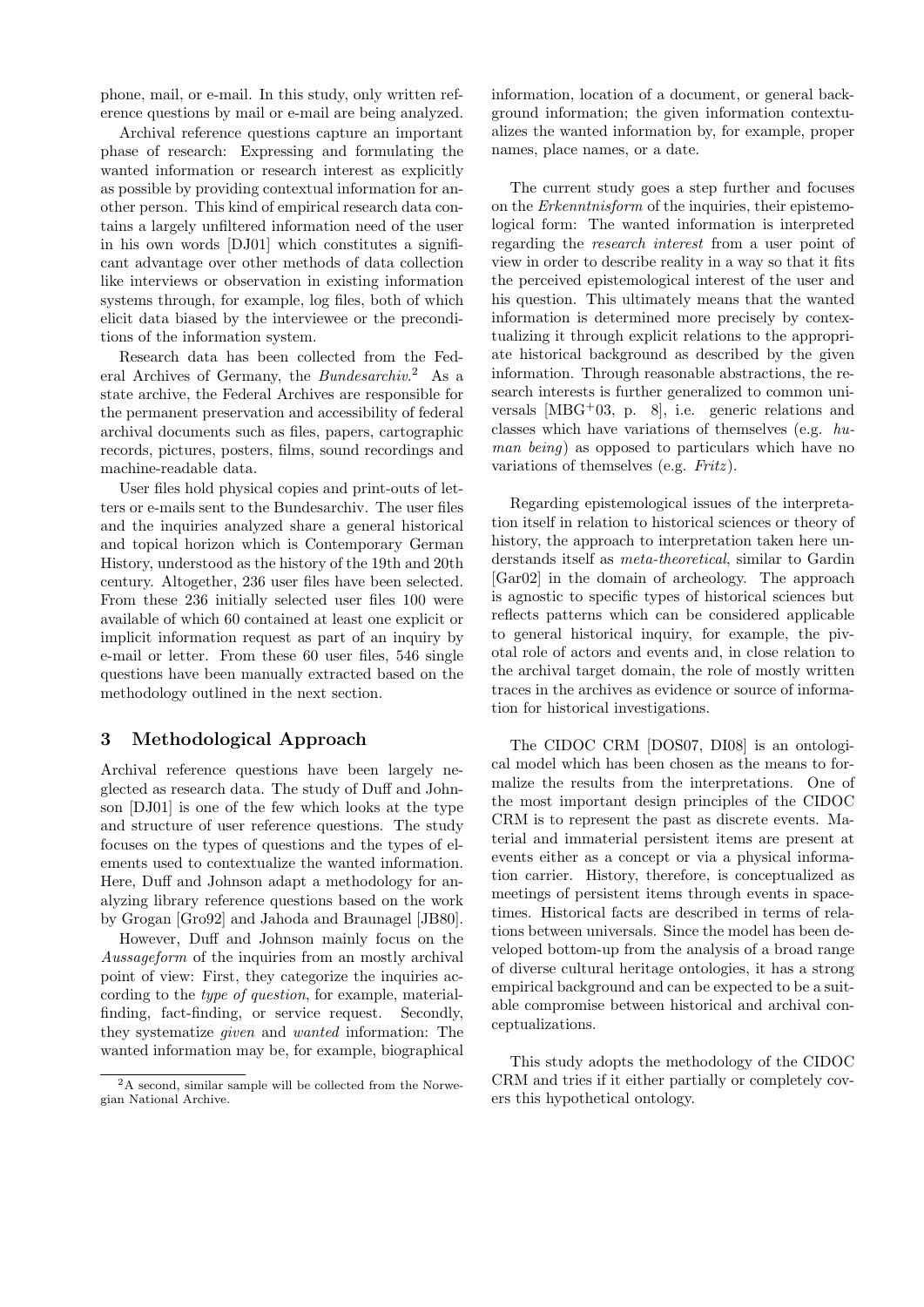

Figure 1: The example inquiry represented in the Documentation-Activity pattern.

#### 4 Documentation Activity pattern

Preliminary results show that research interests found in inquiries can be reasonably represented as general patterns using CIDOC CRM. The Documentation-Activity pattern appears to be one of the most significant ones.

This pattern is the result of the interpretation of a broad range of inquiries and represents research interests targeted at documents which are the result of an activity<sup>3</sup> which documents events or, more specifically, observe the activities of people or groups: For example, the members of a parliamentarian committee document their meetings through minutes, or a secret agency observes the activities of a person through surveillance and generates a report.

The following question is a simple example for the interpretative analysis and formal representation of the research interest of an inquiry with CIDOC CRM.<sup>4</sup>

The context given in the inquiry is: "One source I would like to consult are the police- and surveillance reports for the Weimar Republic which are about revolutionary movements. I would like to know what the surveillance agency of the Reich (or the ones of the Länder) had to say about [person name]."<sup>5</sup>

The question asked in the inquiry reads: "Do you know if the Bundesarchiv holds such documents?"

The first interpretation step asks if there are probable and adequate answers to the question with regard to the domain of historical inquiry but also to the archival domain. Here, the user is looking for reports which are the result of a policing or surveillance activity targeted at a specific type of group ("revolutionary movements") or at a specific person ("[person name]"). In that way, this question could be even seen as a two-fold question. The result of these policing or surveillance activities are documents about the activities of the aforementioned actors. Such documents are routinely products of a governmental institution and are now stored in an archive. The user wants to know if such documents are available in the Bundesarchiv. Therefore, the information the user wants are pointers to appropriate documents, for example, call numbers of files likely to contain relevant documents.

The second interpretation step comprises the translation of the question, its context and its interpretation to the CIDOC CRM. The two-fold question can be represented as shown in figure 1. This is a simplified representation expressing the formal basic structure of an answer adequate to satisfy the wanted information or the research interest. $6$  The interpretation of the question is evident and materialized by the documentation  $\arcsin y^7$  in the center of the figure. The documentation activity is seen as being implicit in the historical reality referred to in the question: The police- and surveillance reports have been created during an event, or a series of events, which "documented" some other events and which are qualified by the participation of

<sup>3</sup> In CIDOC CRM, E7 Activities are sub-classes of E5 Events. <sup>4</sup>Note, that the inquiry has been translated from German to English by the author of this paper.

<sup>&</sup>lt;sup>5</sup>The name of the person referred to has been rendered anonymous.

<sup>6</sup>The implicit question for pointers to documents, for example, a set of call numbers, is not the point when translating to CIDOC CRM but the context of the documents of interest. Identification for retrieving the actual physical document is not in the scope of this ontological model.

<sup>7</sup>An extension to the CIDOC CRM currently deemed necessary.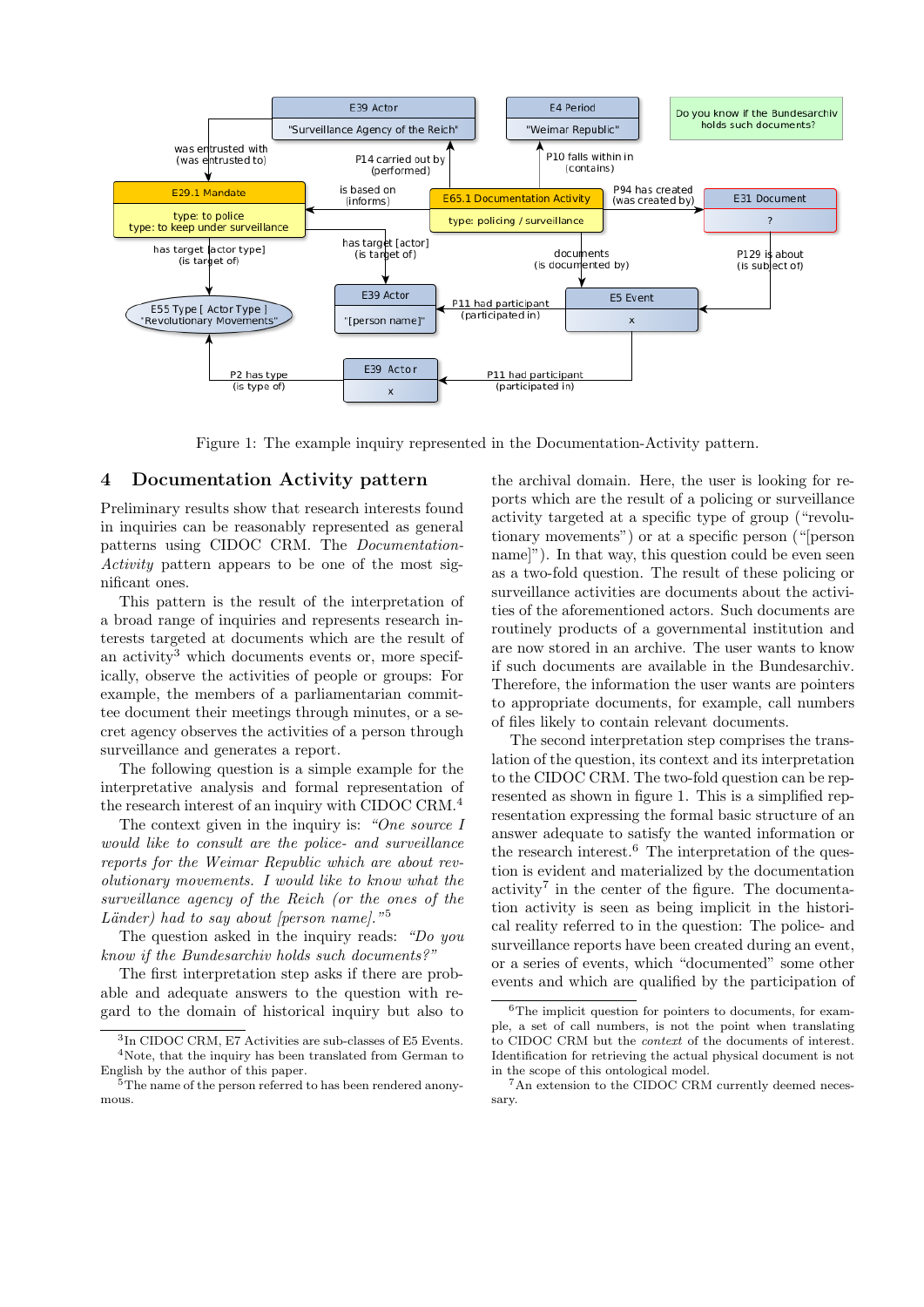

Figure 2: The information from the  $\text{cunititle}$  represented explicitly.

an actor ("[person name]") or a specific type of group ("revolutionary movements"). The documentation activity is following a mandate which captures a specific type of "documented plans (...) for deliberate human activities  $[CDG+11, p. 15]$ ."

Most importantly, mandates<sup>8</sup> specify or govern documentation activities. In the case of the two-fold question the mandate has a specific type of group as its principle target and at the same time aims at a specific actor. Furthermore, the mandate is assigned to an actor, in this case an institution, who carries out the actual documentation activity which, as the last relevant contextual information, falls within the historical period of the Weimar Republic. Documents which are the result of this constellation are relevant documents and may adequately answer the user's two-fold question.

This brief example demonstrates how the research interest of inquiries can be formally represented in an abstract ontological model. The next section will show how such a pattern could be instantiated with empirical data from a digital archival aid.

## 5 AKM and EAD

The Archival Knowledge Model (AKM) comprises a set of such patterns like the Documentation-Activity. As a Conceptual Reference Model it can be used to analyze and to query archival knowledge bases. Tzompanaki and Doerr [TD12] show how large and complex semantic networks may be queried using CIDOC CRM. Especially in cases where relevant documents can be expected to be distribute among records or holdings,

such patterns would provide relevant access points and contexts to retrieve documents.

Here, a brief example shall demonstrate how archival finding aids encoded with EAD could be analyzed whether they provide sufficient implicit or explicit information to adequately answer typical user queries.

The *Encoded Archival Description*<sup>9</sup> (EAD) standard is the de facto standard for the digital encoding of archival aids. One of the essential information entities in a finding aid encoded in EAD is the element <unittitle> which typically holds the "name of the described materials"<sup>10</sup> at any level of the descriptive tree.

The following XML snippet is taken from the existing EAD finding aid Roter  $Koffer<sup>11</sup>$ from the Bundesarchiv. In this case it represents a quite informative but yet typical entry in an archival finding aid giving the title of a file: <unittitle>Vernehmungsprotokoll Sarah Fodorova vom 9. Nov. 1936</unittitle>.

This <unittitle> contains a lot of implicit information: There has been an interrogation (Vernehmung) of a person named Sarah Fodorova on the 9.11.1936 which has been documented by minutes (Vernehmungsprotokoll) which are now stored in the file.

Figure 2 shows an exemplary instantiation (of parts) of the Documentation-Activity pattern with the

<sup>8</sup>This class is another proposed extension to the CIDOC CRM.

<sup>9</sup>http://www.loc.gov/ead/

 $10$ http://www.loc.gov/ead/tglib/elements/unittitle. html

<sup>11</sup>"Roter Koffer" translates to "Red Suitcase". For background information on this holding confer: http: //www.bstu.bund.de/DE/Wissen/Aktenfunde/Roter-Koffer/ roter-koffer\_inhalt.html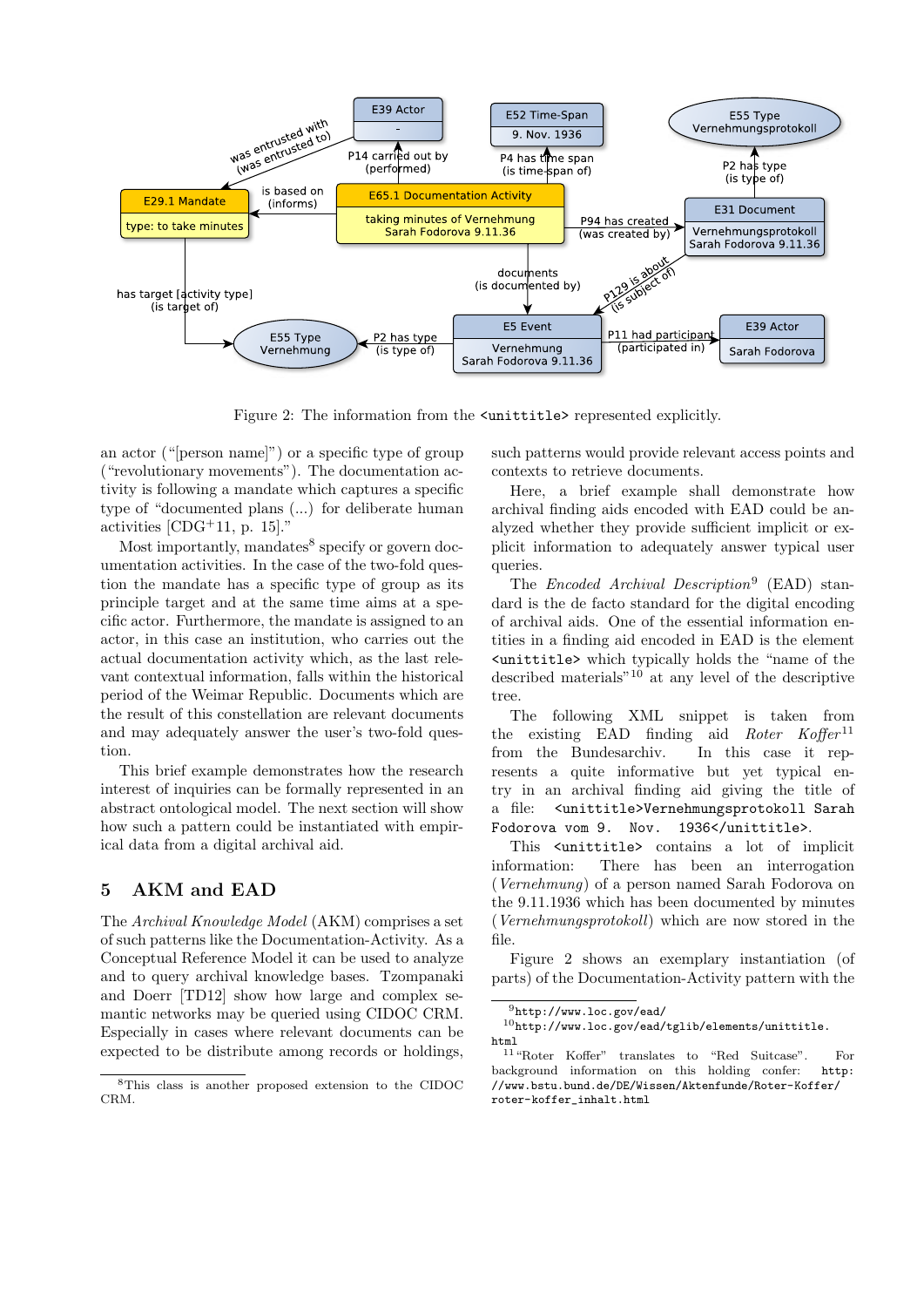information from the <unittitle>. In this representation the information is explicit and formalized according to a pattern which is relevant to a broad range of information needs of typical user inquiries.

The example also shows that even though the AKM may seem complex, sufficient semantics can be expected to exist in literal information values. The patterns documented in the AKM are evidently implementable by data structures improved accordingly.

Lastly, the intellectual work for the archivist when creating the title remains the same when he serves the seemingly more complex pattern.<sup>12</sup> On the contrary, his intellectual work is preserved in a relevant and explicit representation while it would be lost in a plain literal text.

## 6 Conclusion

In terms of its research data and methodological approach the research introduced in this paper appears to be rare among studies of the information behavior of archival users. The study and its research data are empirical in nature, however, the employed methodology has a strong interpretative approach. Archival reference questions are a research data which is difficult to obtain and analyze, however, the interpretative analysis and formalization of written natural language questions from users to archives, as has been tried to demonstrate, constitute a valuable source for obtaining meaningful data on original user needs. Only if we gain a significant and deeper understanding and consensus on archival user needs in general we will be able to build a new generation of more sophisticated pattern-oriented (archival) information systems for the (archival) users.

## References

- [And04] Ian G. Anderson. Are you being served? historians and the search for primary sources. Archivaria, (58), 2004.
- [CDG+11] Nick Crofts, Martin Doerr, Tony Gill, Stephen Stead, Matthew Stiff, and ICOM/CIDOC CRM Special Interest Group. Definition of the CIDOC conceptual reference model (version 5.0.4): Produced by the ICOM/CIDOC documentation standards group, continued by the CIDOC CRM special interest group, 2011.
- [Cox08] Richard Cox. Revisiting the archival finding aid. Journal of Archival Organization, 5(4), 2008.
- [Cra03] Barbara Craig. Perimeters with fences? or thresholds with doors? two views of a border. American Archivist, 66(1), 2003.
- [DI08] Martin Doerr and Dolores Iorizzo. The dream of a global knowledge network: A new approach. Journal on Computing and Cultural Heritage, 1(1), 2008.
- [DJ01] Wendy M. Duff and Catherine A. Johnson. A virtual expression of need: An analysis of e-mail reference questions. American Archivist, 64(1):43–60, 2001.
- [DKP00] Garett O. Dworman, Steven O. Kimbrough, and Chuck Patch. On patterndirected search of archives and collections. Journal of the American Society for Information Science, 51(1), 2000.
- [DOS07] Martin Doerr, Christian-Emil Ore, and Stephen Stead. The CIDOC conceptual reference model: A new standard for knowledge sharing. ER2007 tutorial. Challenges in Conceptual Modelling: Tutorials, posters, panels and industrial contributions at the 26th International Conference on Conceptual Modeling, ER 2007, Auckland, New Zealand, November 5-9, 2007, 83, 2007.
- [Gar02] Jean-Claude Gardin. Archaeological discourse, conceptual modelling and digitalisation: An interim report of the logicist program. The Digital Heritage of Archaeology: Computer Applications and Quantitative Methods in Archaeology, Proceedings of the 30th Conference, Heraklion, Crete, April 2002, CAA 2002, 2002.
- [Gro92] Denis Grogan. Practical Reference Work. Library Association Publishing, London, 2. edition, 1992.
- [JB80] Gerald Jahoda and Judith Schiek Braunagel. The Librarian and Reference Queries: A Systematic Approach. Library and information science. Academic Press, New York, 1980.
- [MBG<sup>+</sup>03] Claudio Masolo, Stefano Borgo, Nicola Guarino, Alessandro Oltramari, and Luc Schneider. WonderWeb deliverable d17. the WonderWeb library of foundational

 $^{12}\mathrm{The}$  "mechanical" effort might differ in that it is quick and easy to simply type in a literal text. However, this is a question of implementation and of proper tool design for the creation of archival aids.